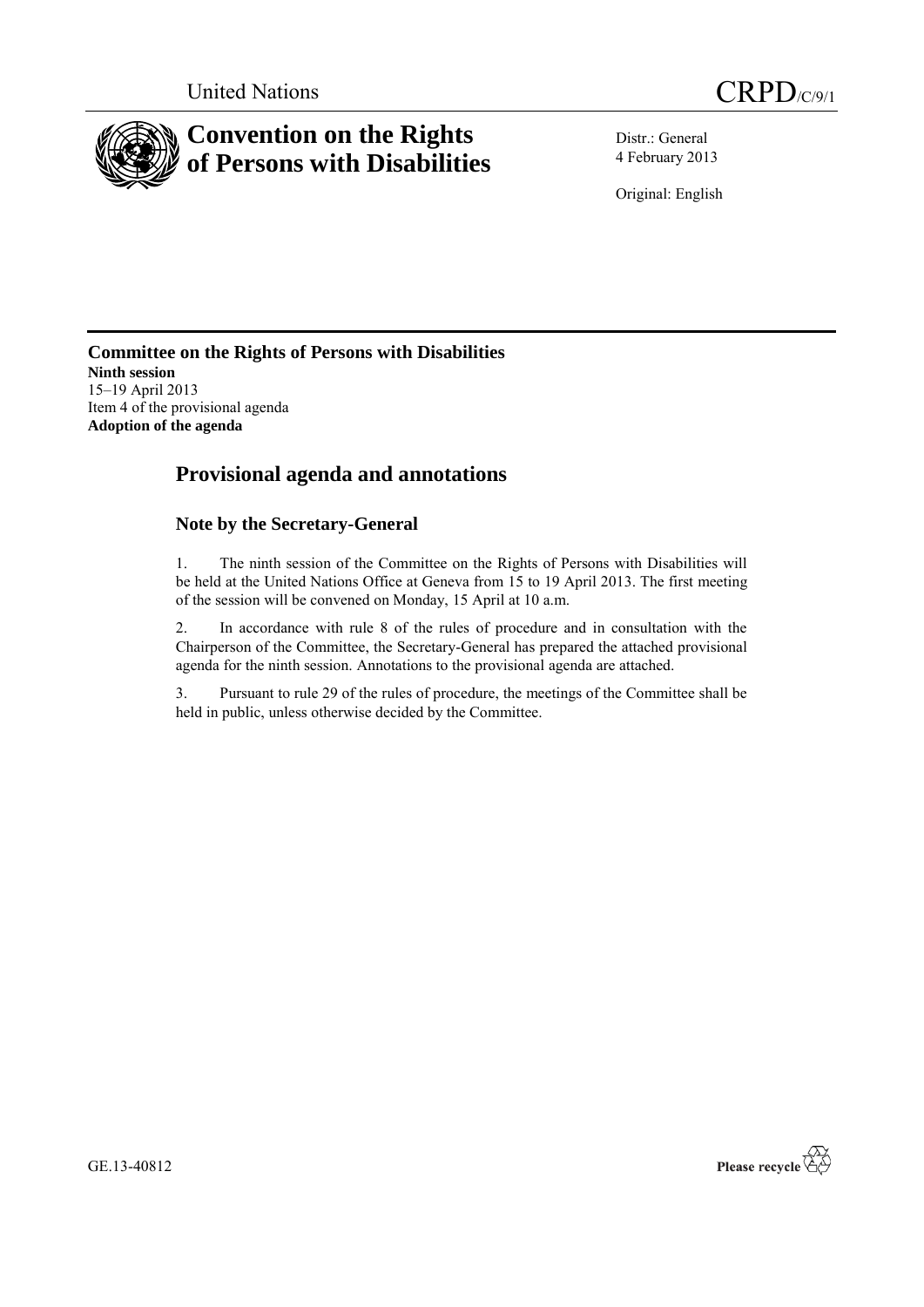#### **Provisional agenda**

- 1. Opening of the session.
- 2. Solemn declaration by the newly elected members of the Committee.
- 3. Election of Chairperson and other officers of the Committee.
- 4. Adoption of the agenda.
- 5. Organizational matters.
- 6. Report of the Chairperson on activities undertaken between the eighth and ninth sessions of the Committee.
- 7. Adoption of the report of the eighth session of the Committee.
- 8. Adoption of the biennial report (2011-2012) to the General Assembly and to the Economic and Social Council.
- 9. Submission of reports by States parties under article 35 of the Convention.
- 10. Consideration of reports submitted by States parties under article 35 of the Convention.
- 11. Adoption of lists of issues on State party reports.
- 12. Cooperation with other United Nations bodies, specialized agencies, organizations of disabled persons and other competent bodies.
- 13. General comments and days of general discussion.
- 14. Methods of work of the Committee.
- 15. Future meetings.
- 16. Treaty body strengthening.
- 17. Activities under the Optional Protocol.
- 18. Other matters.

#### **Annotations**

#### **1. Opening of the session**

The representative of the Secretary-General will open the ninth session of the Committee.

#### **2. Solemn declaration by the newly elected members of the Committee**

In accordance with rule 14 of the rules of procedure, new members of the Committee shall make the following solemn declaration:

"I solemnly declare that I will perform my duties and exercise my powers as a member of the Committee on the Rights of Persons with Disabilities honourably, faithfully, impartially and conscientiously."

#### **3. Election of Chairperson and other officers of the Committee**

In accordance with rule 15 of the rules of procedure, the Committee shall elect from amongst its members a Chairperson, three Vice-Chairpersons and a Rapporteur. In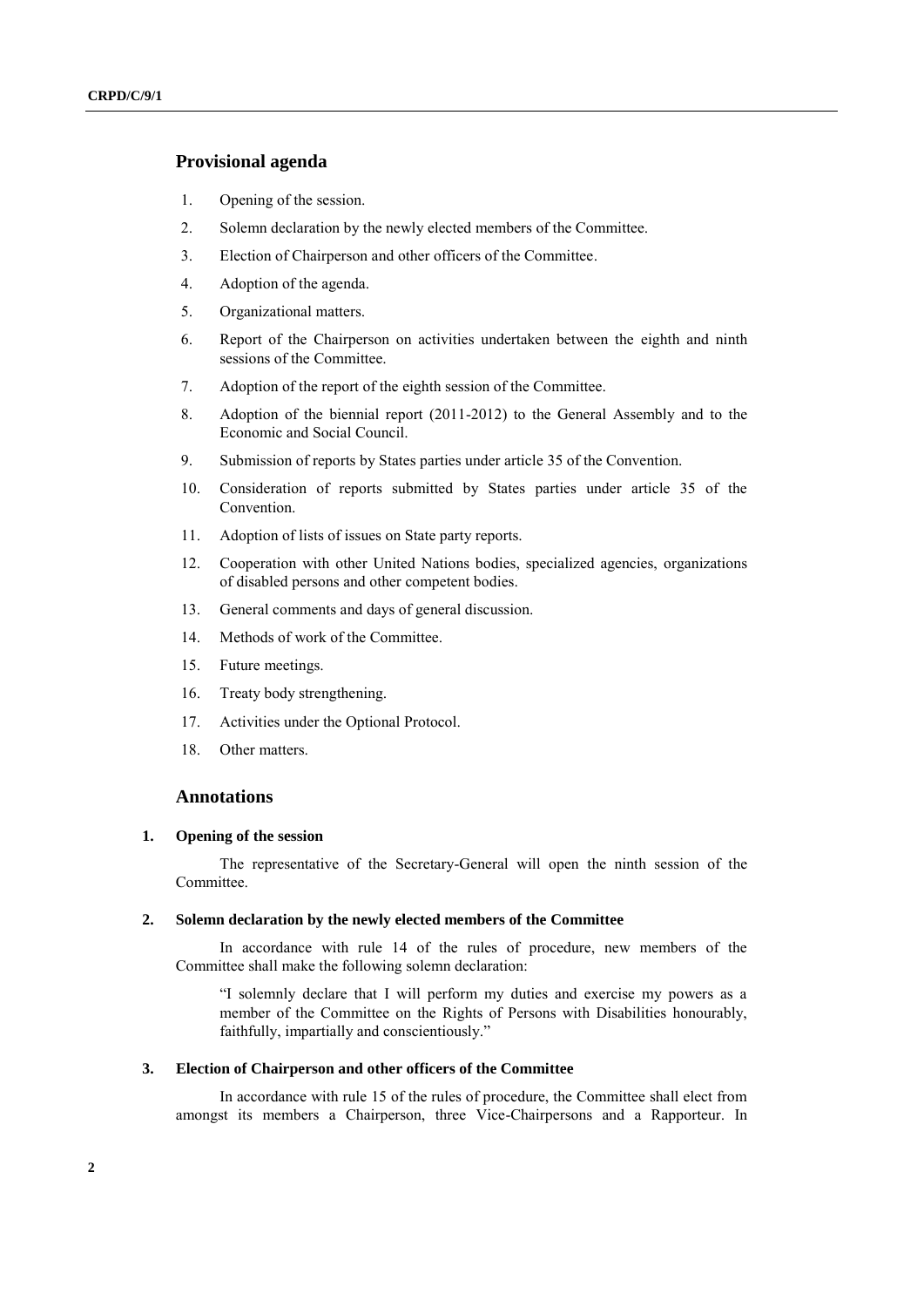accordance with rules 16 and 17, the officers of the Committee shall be elected for a term of two years and elections shall be held by secret ballot, unless the Committee decides otherwise in the case of an election to fill a place for which there is only one candidate.

#### **4. Adoption of the agenda**

Under rule 9 of the Committee's rules of procedure, the first item on the agenda of any session shall be the adoption of the agenda, unless the election of officers is required under rule 20. In accordance with rule 10, the Committee may revise the agenda during a session and may, as appropriate, add, defer or delete items.

#### **5. Organizational matters**

Under this item, the Committee shall consider matters concerning the organization of the current session, in particular the adoption of its programme of work, a draft of which is contained in annex.

#### **6. Report of the Chairperson on activities undertaken between the eighth and ninth sessions of the Committee**

Under this item, the Committee will hear the report of the Chairperson on activities undertaken between the eighth and ninth sessions.

#### **7. Adoption of the report of the eighth session of the Committee**

Under this item, the Committee will adopt the report of the eighth session of the Committee.

#### **8. Adoption of the biennial report (2011-2012) to the General Assembly and to the Economic and Social Council**

Under this item, and in accordance with rule 35 of its rules of procedure, the Committee will adopt the biennial report to the General Assembly and to the Economic and Social Council.

#### **9. Submission of reports by States parties under article 35 of the Convention**

Under this item the Committee will be updated on the reports received from States parties under article 35 of the Convention. As of publication of the present document, the following initial reports have been received and are pending consideration by the Committee:

| <i>State party</i> | Due  | Date received    | Symbol       |
|--------------------|------|------------------|--------------|
| Australia          | 2010 | 3 December 2010  | CRPD/C/AUS/1 |
| Austria            | 2010 | 2 November 2010  | CRPD/C/AUT/1 |
| Azerbaijan         | 2011 | 16 February 2011 | CRPD/C/AZE/1 |
| Belgium            | 2011 | 28 July 2011     | CRPD/C/BEL/1 |
| <b>Brazil</b>      | 2010 | 27 May 2012      | CRRP/C/BRA/1 |
| Chile              | 2010 | 14 August 2012   | CRPD/C/CHL/1 |
| Cook Islands       | 2011 | 9 December 2011  | CRPD/C/COK/1 |
| Costa Rica         | 2010 | 29 March 2011    | CRPD/C/CRI/1 |
| Croatia            | 2009 | 27 October 2011  | CRPD/C/HRV/1 |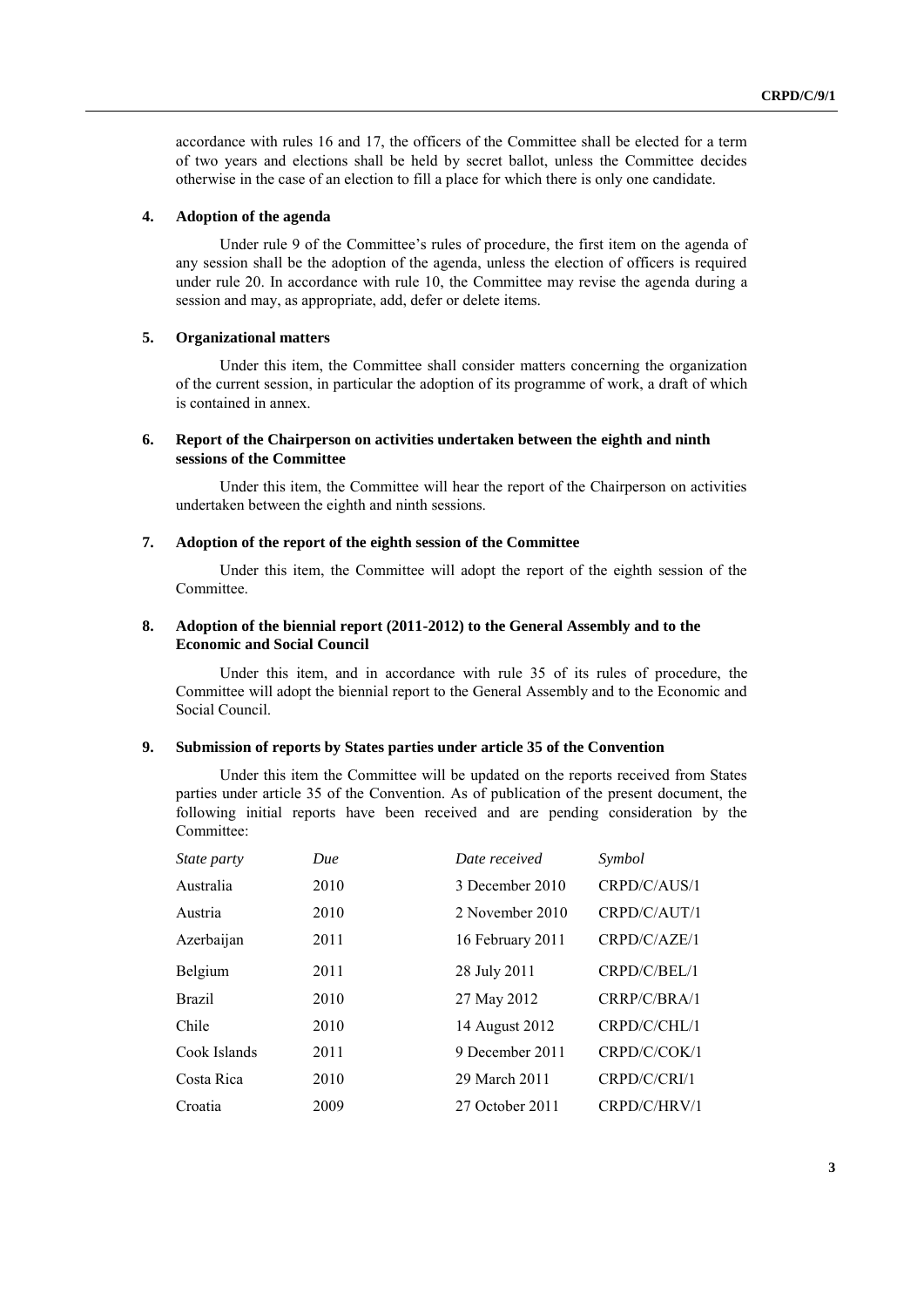| Czech Republic                                             | 2011 | 1 November 2011   | CRPD/C/CZE/1 |
|------------------------------------------------------------|------|-------------------|--------------|
| Denmark                                                    | 2011 | 24 August 2011    | CRPD/C/DNK/1 |
| Dominican Republic 2011                                    |      | 5 December 2011   | CRPD/C/DOM/1 |
| El Salvador                                                | 2010 | 5 January 2011    | CRPD/C/SLV/1 |
| Ecuador                                                    | 2010 | 8 September 2011  | CRPD/C/ECU/1 |
| Ethiopia                                                   | 2010 | 8 January 2013    | CRPD/C/ETH/1 |
| Germany                                                    | 2011 | 19 September 2011 | CRPD/C/DEU/1 |
| Jordan                                                     | 2010 | 3 October 2012    | CRPD/C/JOR/1 |
| Kenya                                                      | 2010 | 3 April 2012      | CRPD/C/KEN/1 |
| Lithuania                                                  | 2012 | 18 September 2012 | CRPD/C/LTU/1 |
| Mexico                                                     | 2009 | 27 April 2011     | CRPD/C/MEX/1 |
| Mongolia                                                   | 2011 | 8 December 2011   | CRPD/C/MNG/1 |
| New Zealand                                                | 2010 | 8 May 2012        | CRPD/C/NZL/1 |
| Paraguay                                                   | 2010 | 21 October 2010   | CRPD/C/PRY/1 |
| Portugal                                                   | 2011 | 8 August 2012     | CRPD/C/PRT/1 |
| Qatar                                                      | 2010 | 19 June 2012      | CRPD/C/QAT/1 |
| Republic of Korea                                          | 2010 | 27 June 2011      | CRPD/C/KOR/1 |
| Serbia                                                     | 2011 | 20 June 2012      | CRPD/C/SRB/1 |
| Slovakia                                                   | 2012 | 26 June 2012      | CRPD/C/SVK/1 |
| Sweden                                                     | 2010 | 7 February 2011   | CRPD/C/SWE/1 |
| Thailand                                                   | 2010 | 3 December 2012   | CRPD/C/THA/1 |
| Turkmenistan                                               | 2010 | 5 December 2011   | CRPD/C/TKM/1 |
| Ukraine                                                    | 2012 | 12 April 2012     | CRPD/C/UKR/1 |
| United Kingdom<br>of Great Britain<br>and Northern Ireland | 2011 | 24 November 2011  | CRPD/C/GBR/1 |

#### **10. Consideration of reports submitted by States parties under article 35 of the Convention**

At its ninth session, the Committee will consider the initial reports received from the following State party: Paraguay.

In pursuance of established practice and in conformity with rule 41 of the rules of procedure, the Secretary-General has informed the State party concerned of the tentative dates on which its report is scheduled for consideration by the Committee. A schedule for the consideration of the report submitted is set forth in the annexed tentative programme of work.

#### **11. Adoption of lists of issues on State party reports**

The Committee will adopt lists of issues on the initial reports submitted by Austria, Australia and El Salvador.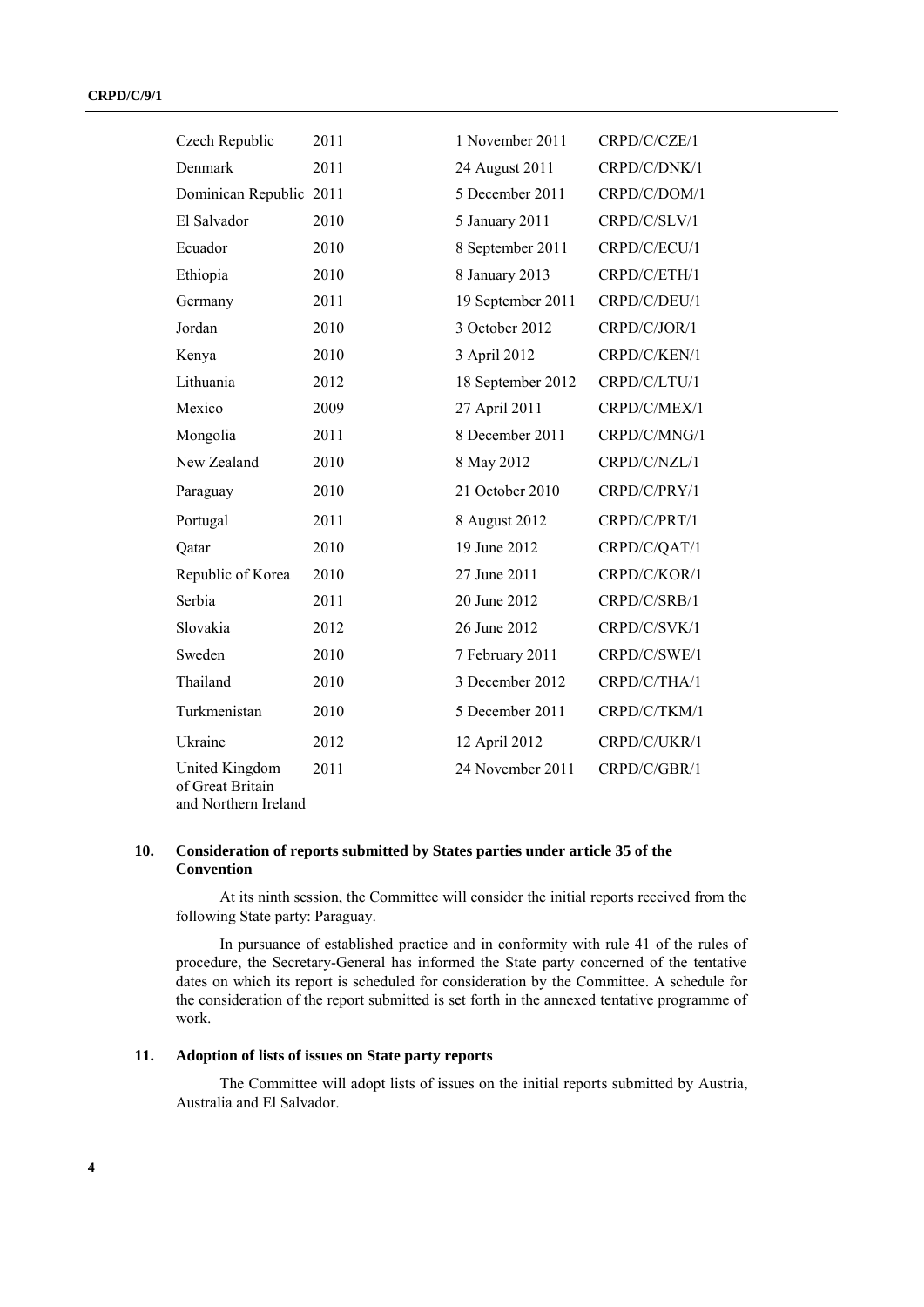#### **12. Cooperation with United Nations bodies, specialized agencies, organizations of disabled persons and other competent bodies**

The Committee will discuss how to strengthen cooperation with United Nations bodies, specialized agencies, non-governmental organizations, including organizations of disabled persons and other competent bodies, to enhance the promotion and protection of the rights of persons with disabilities. Representatives of such organizations and bodies may seek to address the Committee under this item.

#### **13. General comments and days of general discussion**

The Committee will review the progress of work of the various working groups established to draft the general comments decided on by the Committee. To date, the Committee has decided to establish working groups on accessibility (art. 9) and legal capacity (art. 12). Another working group on access to public transportation and airline policies was also established and will report to the Committee but a general comment on the subject will not be prepared.

The Committee will hold a half day of general discussion on women and girls with disabilities on 17 April 2013.

#### **14. Methods of work of the Committee**

Under this item, the Committee will further consider its working methods.

#### **15. Future meetings**

The Committee will be informed of any developments relating to its future meetings. It will also consider the organization of its future work.

#### **16. Treaty body strengthening**

The Committee will further consider the recommendations of the United Nations High Commissioner for Human Rights on the strengthening of the treaty bodies system.

#### **17. Activities under the Optional Protocol**

The Committee will consider the complaints submitted under the Optional Protocol to the Convention and the conduct of inquiries.

#### **18. Other matters**

The Committee will discuss such other matters relating to the work of the Committee as may be necessary.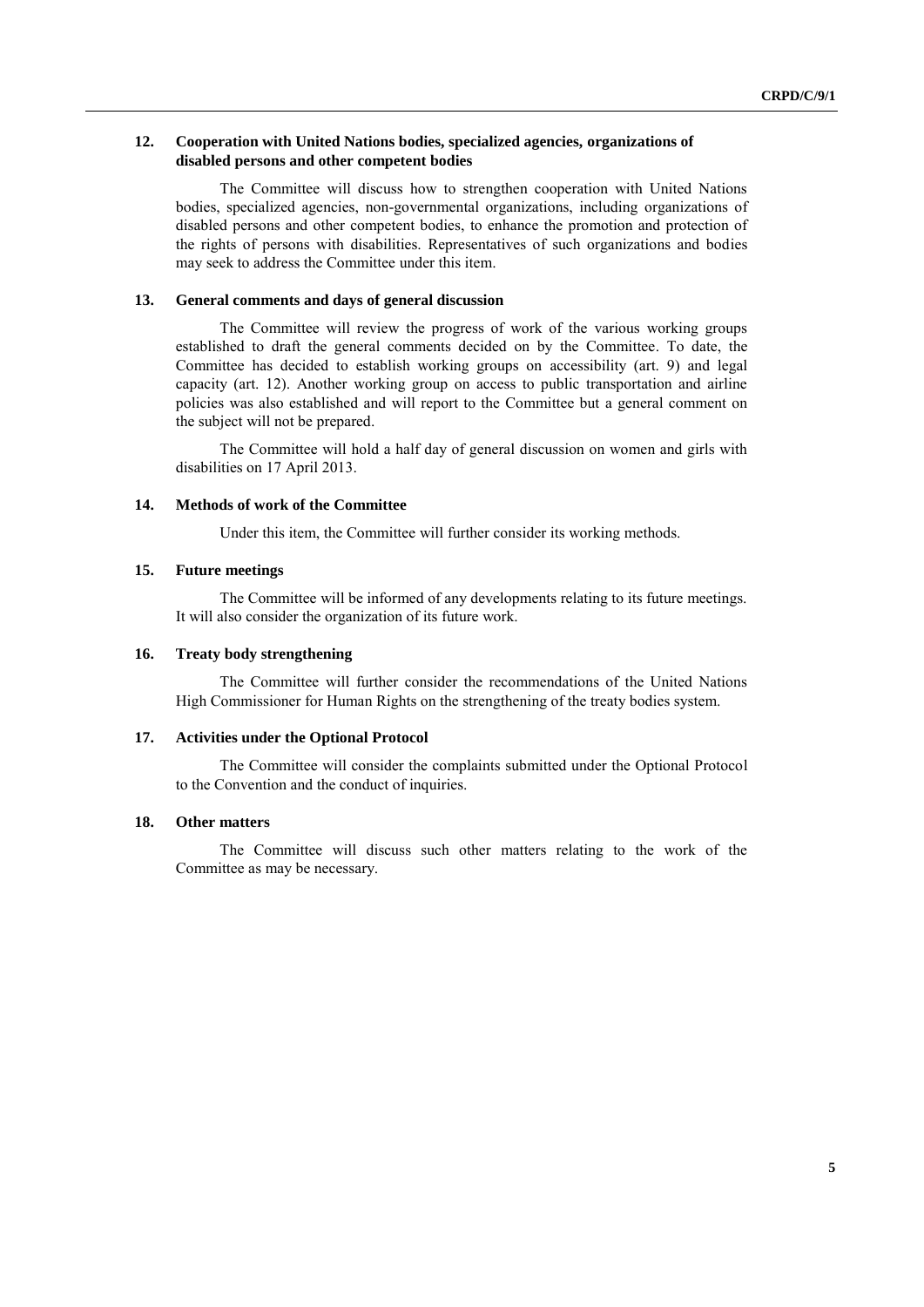## **Annex**

# **Tentative programme of work**

| Monday,<br>15 April 2013    | 94th meeting<br>10 a.m.                         | Item 3  | Opening of the session                                                                                                              |
|-----------------------------|-------------------------------------------------|---------|-------------------------------------------------------------------------------------------------------------------------------------|
|                             | (public)                                        | Item 4  | Solemn declaration by the newly elected members of the Committee                                                                    |
|                             |                                                 | Item 6  | Report of the Chairperson on activities undertaken between eighth and<br>ninth sessions of the Committee                            |
|                             |                                                 | Item 1  | Election of Chairperson and other officers of the Committee                                                                         |
|                             |                                                 | Item 2  | Adoption of the agenda                                                                                                              |
|                             |                                                 | Item 5  | Organizational matters: adoption of the programme of work                                                                           |
|                             |                                                 | Item 9  | Submission of reports by States parties under article 35 of the<br>Convention                                                       |
|                             | (closed)                                        | Item 12 | Cooperation with other United Nations bodies, specialized agencies,<br>organizations of disabled persons and other competent bodies |
|                             | 95th meeting<br>3 p.m.<br>(public)              | Item 10 | Consideration of reports submitted by States parties: Paraguay                                                                      |
| Tuesday,<br>16 April 2013   | 96th meeting<br>10 a.m.                         | Item 10 | Consideration of reports submitted by States parties: Paraguay                                                                      |
|                             | (public)<br>97th meeting<br>3 p.m.              | Item 17 | Activities under the Optional Protocol: communications                                                                              |
| Wednesday,<br>17 April 2013 | (closed)<br>98th meeting<br>10 a.m.<br>(closed) | Item 11 | Adoption of lists of issues on States party reports: Austria                                                                        |
|                             | 12 p.m.<br>(public)                             | Item 13 | Half day of general discussion on women and girls with disabilities                                                                 |
|                             | 99th meeting<br>3 p.m.                          | Item 13 | Half day of general discussion on women and girls with disabilities                                                                 |
| Thursday,<br>18 April 2013  | (public)<br>100th meeting<br>10 a.m.            | Item 11 | Adoption of lists of issues on States party reports: Australia                                                                      |
|                             | (closed)<br>101st meeting<br>3 p.m.<br>(closed) | Item 11 | Adoption of lists of issues on States party reports: El Salvador                                                                    |